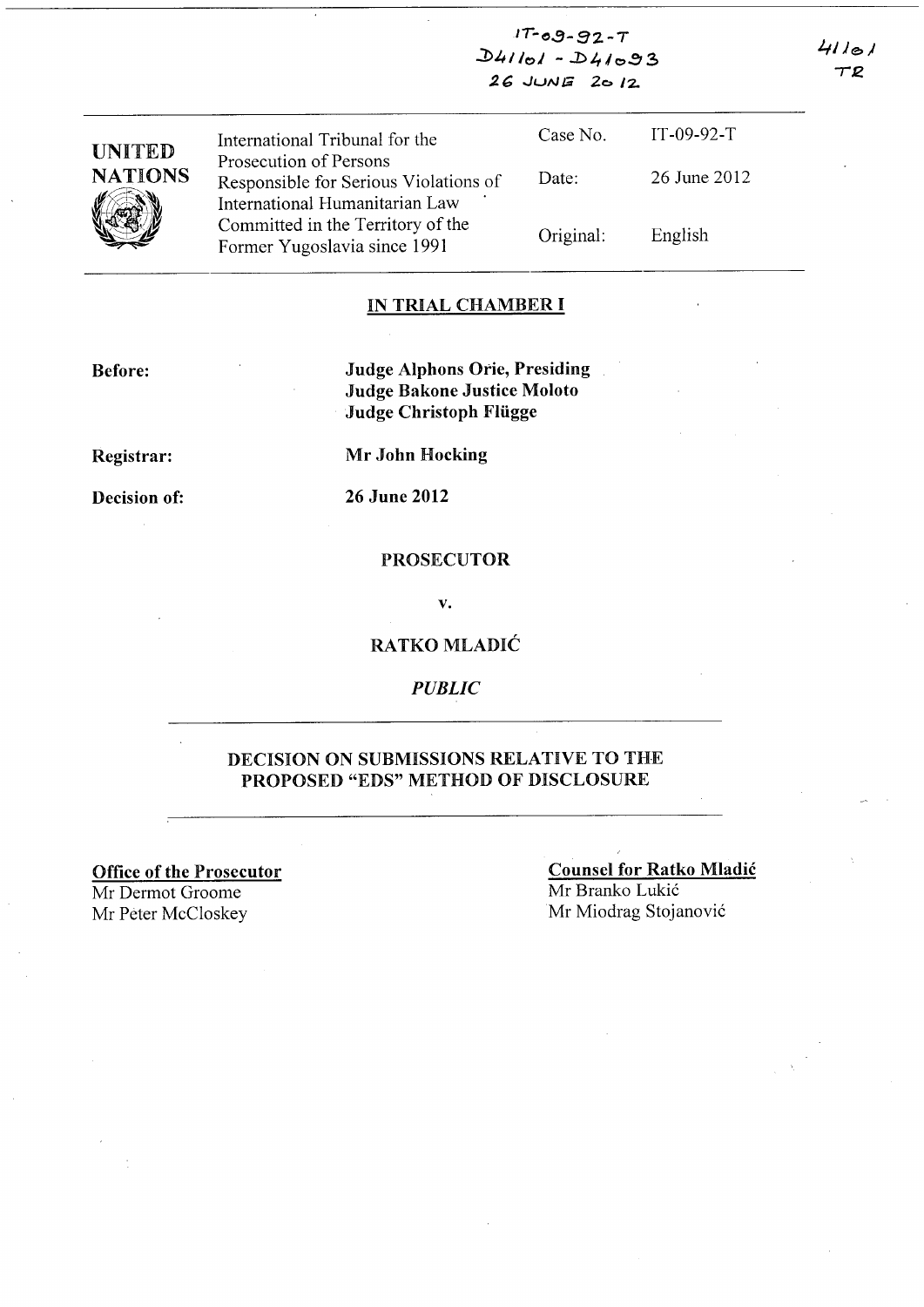## I. BACK GROUND

1. On 19 September and 1 November 2011, the Prosecution filed its first and second reports on pre-trial preparations, which contained its planned procedure for the disclosure of exculpatory materials to the Defence through the Tribunal's Electronic Disclosure System ("Disclosure Procedure" and "EDS", respectively).<sup>1</sup> The Prosecution submits that this procedure complies with its obligations pursuant to Rule 68 (i) and (ii) of the Tribunal's Rules of Procedure and Evidence ("Rules") and the Appeals Chamber's decisions in the cases of *Prosecutor v. Karemera et al.* and *Prosecutor v. Bralo ("Karemera* Decision" and *"Bralo* Decision", respectively)? The Prosecution's Disclosure Procedure comprises:

- A) The placement of its evidence collection on the EDS in a searchable "General EDS Collection", which contains sub-collections of related documents with a corresponding index.<sup>3</sup> As to documents located in the General EDS Collection and which are identified as disclosable, the Prosecution will inform the Defence in writing of the documents' existence and identify them with the Evidence Record Number ("ERN").<sup>4</sup>
- B) The creation of a "Case Specific EDS Collection", which contains additional documents not available in the General EDS Collection, but which are disclosable in the present case.<sup>5</sup> This Collection is searchable in the same manner as the General EDS Collection.<sup>6</sup> Within this Collection, certain documents are placed into searchable topical indices to allow the Defence to include or exclude them during searches of the Collection.<sup>7</sup> Indices to which documents are later added, due to the ongoing Rule 68 (i) disclosure obligations or being newly discovered, will be denoted with an asterisk and written correspondence will be sent to the Defence identifying new additions.<sup>8</sup>
- C) In order to assist the Defence in navigating the two Collections, the Prosecution will provide a Microsoft Word Excel spreadsheet ("Spreadsheet"), containing a) each document

First Prosecution Report on Pre-Trial Preparations, 19 September 2011 (Confidential with Confidential Annexes A  $\mathbf{I}$ and B) ("First Pre-Trial Report"), paras 7-15; Second Prosecution Report on Pre-Trial Preparations, 1 November 2011(Confidential with Confidential Annexes A to C) ("Second Pre-Trial Report"), paras 12-17.

*Prosecutor* v. *Edouard Karemera, Mathieu Ngirumpatse, Joseph Nzirorera,* Case No. ICTR-98-44-AR73.7,  $\overline{2}$ Decision on Interlocutory Appeal Regarding the Role of the Prosecutor's Electronic Disclosure Suite in Discharging Disclosure Obligations, 30 June 2006; *Prosecutor* v. *Miroslav Bralo,* Case No. IT-95-l7-A, Decision on Motions for Access 'to *Ex Parte* Portions of the Record on Appeal and for Disclosure of Mitigating Material, 30 August 2006.

 $\overline{\mathbf{3}}$ First Pre-Trial Report, para. 12.

<sup>4</sup>  First Pre-Trial Report, para. 13.

<sup>5</sup> First Pre-Trial Report, para. 14.

<sup>6</sup>  Ibid.

 $\overline{7}$ Second Pre-Trial Report, para. 14.

 $\overline{8}$ Second Pre-Trial Report, para. 17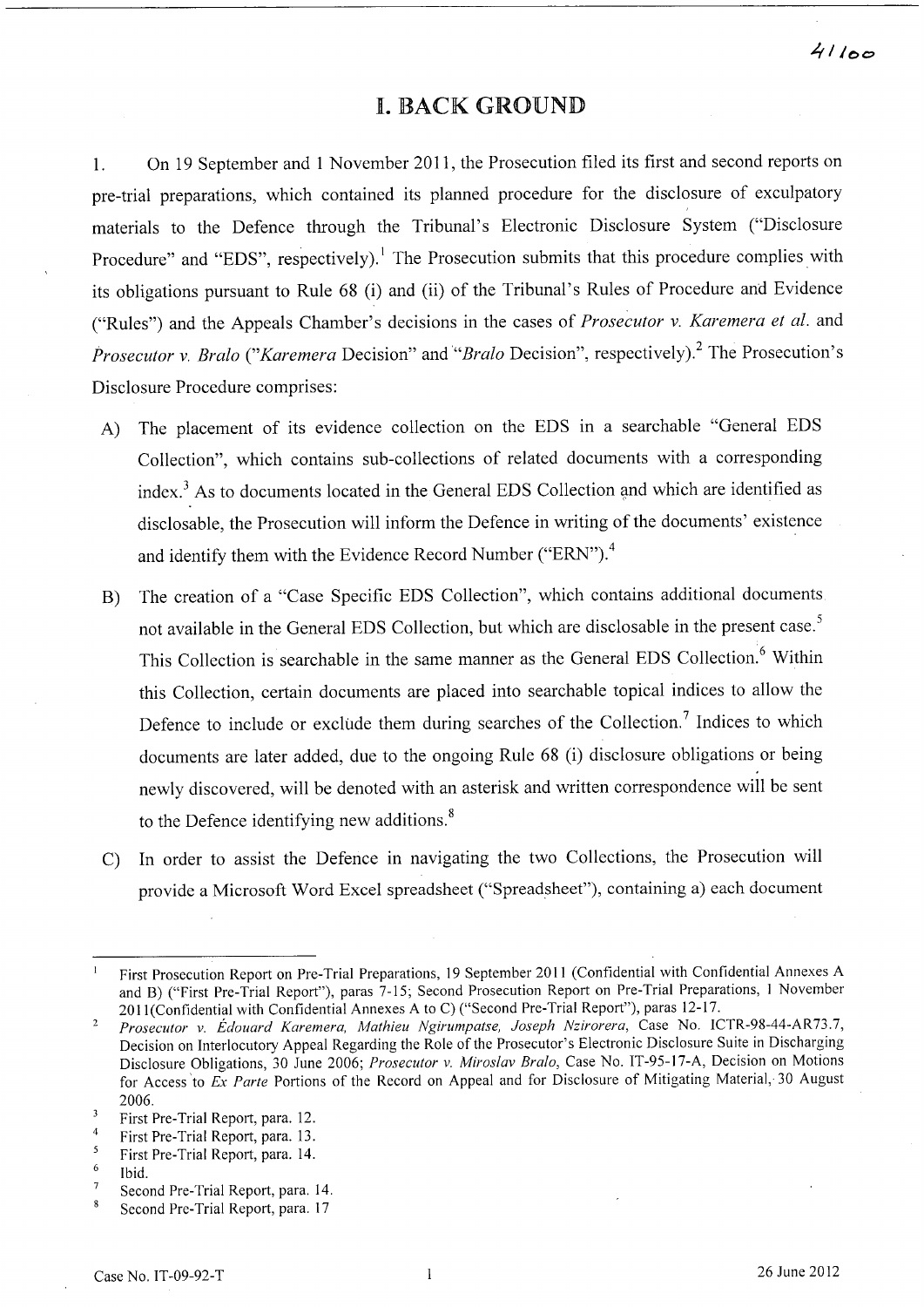disclosed, b) the date of disclosure, c) the ERN of the document, and 4) other information.<sup>9</sup> The Spreadsheet is also, in itself, searchable.<sup>10</sup>

- D) The Prosecution will copy the documents in the Case Specific Collection onto a hard drive provided by the Defence ("Hard Drive"), which it considers to be a courtesy to the Defence in facilitating its preparations and not an obligation under the Rules.<sup>11</sup>
- E) As to the timing of disclosure during the pre-trial stage of the case, the Prosecution discloses documents on a monthly basis ("Major Disclosure Packages").<sup>12</sup> The Major Disclosure Packages are placed on the Case Specific EDS and copied onto the Hard Drive.<sup>13</sup> Additionally, the Defence is provided with a searchable index which identifies the Rule and/or witness pursuant to which the document was disclosed.<sup>14</sup>

2. On 10 November 2011, at a status conference, the Chamber invited the Defence to file a submission, if it wished, within seven days in relation to the Disclosure Procedure and, if a submission were made, for the Prosecution to respond within one week.<sup>15</sup> On 17 November 2011, the Defence filed a motion, objecting to the Prosecution's Disclosure Procedure as not being fully compliant with the *Karemera* and *Bralo* Decisions, but not requesting any specific relief.<sup>16</sup> On 2 December 2011, the Prosecution responded, outlining improvements made in response to the Defence concerns and requesting that the Chamber declare its Disclosure Procedure compliant with the Tribunal's jurisprudence.<sup>17</sup>

3. On 8 December 2011, at a status conference and after an earlier discussion at the Rule 65 *ter*  meeting of 5 December 2011, the Chamber invited the Defence to file a reply by 22 December 2011 and for the Prosecution to file a sur-reply in its next pre-trial report.<sup>18</sup> On 22 December 2011, the

<sup>9</sup> First Pre-Trial Report, para. 14.

 $10$  Ibid.

<sup>&</sup>lt;sup>11</sup> First Pre-Trial Report, para. 15.<br><sup>12</sup> Second Pre-Trial Benert, para. <sup>1</sup>

<sup>&</sup>lt;sup>12</sup> Second Pre-Trial Report, para. 21; See also First Pre-Trial Report, para. 16.<br><sup>13</sup> Einst Pre-Trial Report, parae 15, 17.

<sup>&</sup>lt;sup>13</sup> First Pre-Trial Report, paras 15, 17.

<sup>&</sup>lt;sup>14</sup> First Pre-Trial Report, para. 21.<br><sup>15</sup> T 99-100

T. 99-100.

<sup>&</sup>lt;sup>16</sup> Defence Submission Relative to Proposed "EDS" Method of Disclosure, 17 November 2011(Public with Confidential Annex A) ("17 November 2011 Motion"), para. 21. On 18 November 2011, the Prosecution, via an informal communication, requested that the status of the 17 November 2011 Motion be changed from public to confidential for various reasons. On 5 December 2011, at a Rule 65 ter meeting, the Pre-Trial Judge, on behalf of the Chamber, invited the Defence to file a change of status notification. T. 140. On 8 December 2011, the Defence filed a change of status request. See Defence Request to Change Status of Filing, 8 December 2011. On that same day, the Registry changed the status of the filing to "Confidential with Confidential Annex A".

<sup>&</sup>lt;sup>17</sup> Prosecution Response to Defence Submission Relative to Proposed EDS Method of Disclosure, 2 December 2011 (Confidential) ("2 December 2011 Response"), para. 22. On 25 November 2011, the Prosecution, through an informal communication, indicated that it had inadvertently missed the one week response deadline and would file its response before the next Rule 65 ter meeting.

<sup>&</sup>lt;sup>18</sup> T. 130. See also transcript of 5 December 2011 Rule 65 *ter* meeting T. 141-143 (Confidential).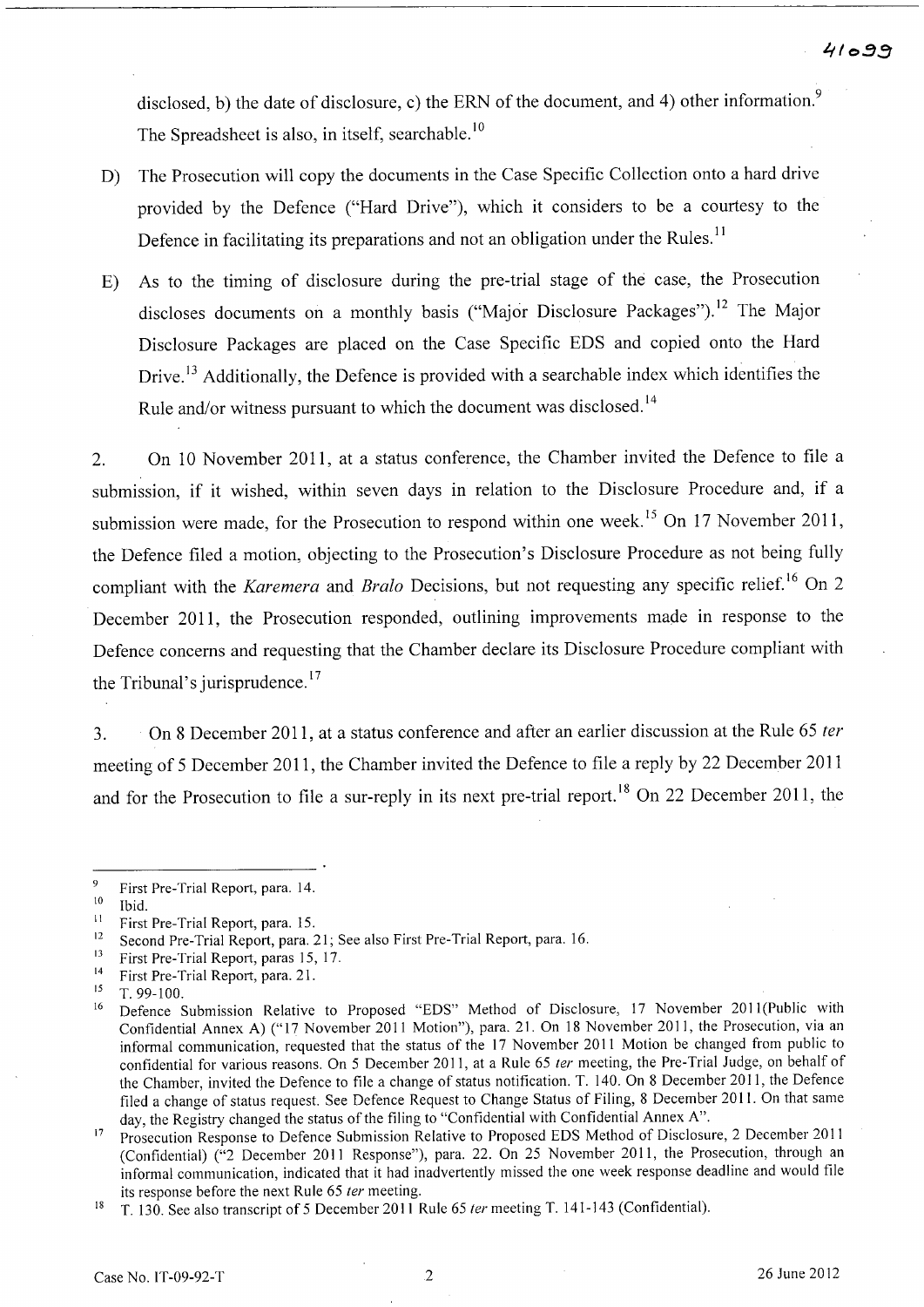## $41098$

Defence filed its reply<sup>19</sup> and, on 6 January 2012, the Prosecution sur-replied.<sup>20</sup> On 9 February 2012, the Defence filed a further submission, requesting that the Chamber issue an order compelling the Prosecution to re-disclose all previously disclosed materials with Meta-data included, and to vacate the trial date until the Prosecution cures, in the Defence view, its deficient disclosure.<sup>21</sup> On 10 February 2012, the Prosecution responded to the Defence further submission, requesting that the Defence requests for relief be denied.<sup>22</sup>

4. On 23 February 2012, at a status conference, the Chamber informed the parties that it aimed to issue a decision on the matter in the near future.<sup>23</sup> At that same status conference, the Prosecution requested that any decision be delayed as negotiations were ongoing between the parties,<sup>24</sup> and the Defence agreed.<sup>25</sup> In response, the Chamber instructed the parties to report to it by the following week if a decision was still needed and, if so, to indicate which outstanding issues remained unresolved.<sup>26</sup> On 2 March 2012, the Defence filed a report, listing the ongoing unresolved issues with the Disclosure Procedure,<sup>27</sup> and maintaining its prior requests for relief.<sup>28</sup> On 16 March 2012, the Prosecution responded to the report, indicating its position in relation to the unresolved issues.<sup>29</sup> The report and response were discussed at a Rule 65 ter meeting of 26 March 2012.<sup>30</sup> As of the 29 March 2012 status conference, in relation to all of the prior submissions, including the updates

<sup>&</sup>lt;sup>19</sup> Defence Reply as to Submission on EDS Disclosure Method, 22 December 2011 (Confidential).<br><sup>20</sup> Equath Processition Bonest on Pro Trial Preparations 6 January 2012 (Confidential with Confidential

<sup>20</sup> Fourth Prosecution Report on Pre-Trial Preparations, 6 January 2012 (Confidential with Confidential Annexes A to C) ("Fourth Pre-Trial Report").

<sup>&</sup>lt;sup>21</sup> Amended Defence Submission Pursuant to Instruction from Chambers, and Motion Relative to Problems with Disclosure that Prevent Trial Preparations, 9 February 2012 (Public with Confidential Annexes "Exhibit A" and "Exhibit B"), p. 5. On 26 January 2012, the Defence had sent a letter to the Prosecution and copying the Chamber, which raised continuing concerns with the Disclosure Procedure. On 27 January and again on 8 February 2012, the Chamber, via an informal communication, instructed the Defence to file its correspondence. On 9 February 2012, the Defence initially filed "Defence Submission Pursuant to Instruction from Chambers, and Motion Relative to Problems with Disclosure that Prevent Trial Preparations", which did not contain Annex B. On that same day, the Defence filed its amended submission with Annex B attached.

<sup>&</sup>lt;sup>22</sup> Prosecution Response to Defence Submission and Motion Relative to Problems with Disclosure and Trial Preparations, 10 February 2012 (Public with Confidential Annex A)("10 February 2012 Response"), paras 12-13. On 7 February 2012, the Prosecution responded, in an informal communication, to the Defence correspondence of 26 January 2012. On 8 February 2012, the Chamber, via an informal communication, instructed the Prosecution to file its correspondence. The Defence filed its correspondence of 26 January 2012 on the next day; however, that filing differed from the content of the original correspondence. See Supra fn. 9. The Prosecution informed the Chamber, via an informal communication, that it would file its response correspondence, but would amend it prior to filing so as to respond to the new portions of the Defence's 9 February 2012 submission.

<sup>23</sup>  T. 200.

<sup>24</sup> T. 201-202.

 $25$  T. 202.

 $26$  Ibid.

<sup>&</sup>lt;sup>27</sup> Defence Report on Progress of Disclosure Issues, Pursuant to Chamber Instruction Issued at Status Hearing of 23 February 2012, 2 March 2012 (Public with Confidential Exhibit A) ("2 March 2012 Defence Submission"), paras 10-13, 21-22.

<sup>&</sup>lt;sup>28</sup> 2 March 2012 Defence Submission, para. 31.<br><sup>29</sup> Deceasition Bernance to Defence Benort on

Prosecution Response to Defence Report on Progress on Disclosure Issues, Pursuant to the Chamber's Instruction Issued at the Status Hearing of23 February 2012, 16 March 2012.

<sup>&</sup>lt;sup>30</sup> Transcript of 26 March 2012 Rule 65 ter meeting, T. 294-314 (Confidential).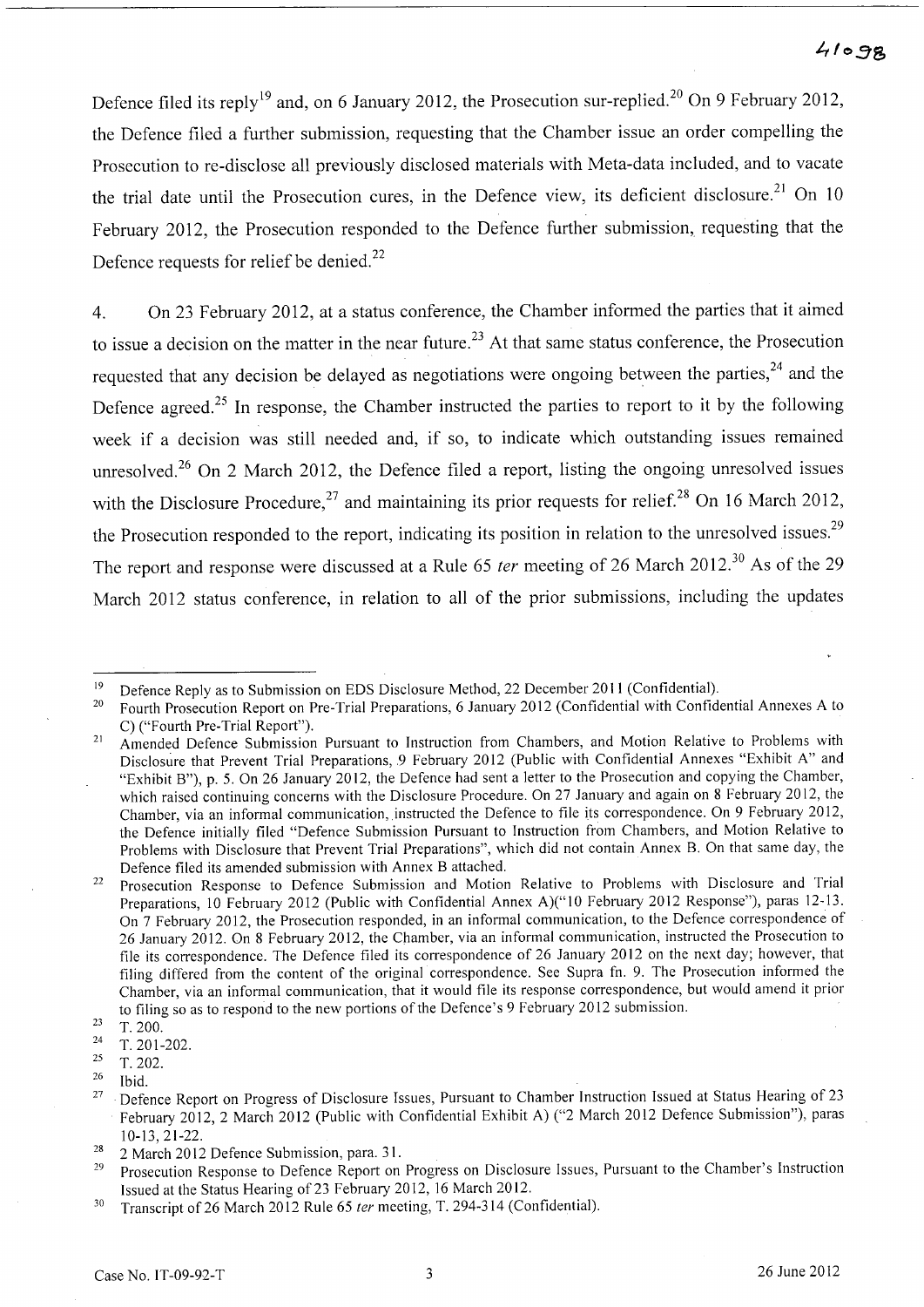contained in the report and response of 16 March 2012, and the discussions at the Rule 65 ter meeting, the status of the unresolved issues and the parties' respective positions were as follows:<sup>31</sup>

- A) Identifying Meta-Data for documents placed on the EDS: The Prosecution takes the position that this is not required under the Rules, but that it has and is continuing to input this information into the Case Specific Collections on the EDS so as to facilitate the Defence preparations.32 The Prosecution also notes that the Spreadsheets provided on Hard Drive do contain Meta-data for the documents.<sup>33</sup> The Defence asserts that, while it cannot identify a specific Rule that requires providing Meta-data, the lack thereof renders its ability to process documents difficult. 34
- B) Summary Information in the short description of the Case Specific Collection indices: The Defence asserts that the indices descriptions are insufficient for it to determine which documents are contained in various Collections.<sup>35</sup> The Prosecution submits that it has already renamed the short descriptions to better reflect the content contained therein, and that this issue will be fully resolved once all the material has been added to each collection because, due to technical reasons, the indices cannot be finalized until that point.<sup>36</sup> The Prosecution further submits that, once an index is opened, an "information box" appears which gives more detailed information about the contents of the Collection and the rule under which it was disclosed.<sup>37</sup> The Prosecution argues that this "information box" provides sufficient information to the Defence. <sup>38</sup>
- C) Disclosure of documents on the Hard Drive in TIFF and PDF format: The Defence asserts that certain documents were not disclosed on the Hard Drive in TIFF or PDF format, thereby

<sup>&</sup>lt;sup>31</sup> In relation to the then unresolved issue of Mr Mladić's access to the EDS at the UNDU, this issue was subsequently confirmed to be resolved by OLAD in an informal communication of 19 April 2012. The Chamber will therefore not address this matter. In relation to the issue of the slow speed of the EDS via remote access, the parties agreed that this is not within the Prosecution's control and that the EDS is significantly slower via remote access than within the Tribunal: See T. 259; Transcript of 26 March 2012 Rule 65 ter meeting, T. 305-308 (Confidential). The Prosecution offered to explore with the Defence and Registry the possibility of the Defence using a secure office in its Belgrade Field Office. See T. 259-260; Transcript of 26 March 2012 Rule 65 ter meeting, T. 307-308 (Confidential). The Chamber referred this matter to the Registry for further exploration and will therefore not further address this matter. See T. 259.

 $32$  T. 255-256; Transcript of 26 March 2012 Rule 65 ter meeting, T. 299-305 (Confidential).

<sup>33</sup> Transcript of 26 March 2012 Rule 65 *ter* meeting, T. 302-303 (Confidential).

<sup>&</sup>lt;sup>34</sup> T. 255; Transcript of 26 March 2012 Rule 65 *ter* meeting, T. 301 (Confidential).

<sup>&</sup>lt;sup>35</sup> Transcript of 26 March 2012 Rule 65 *ter* meeting, T. 308 (Confidential).<br><sup>36</sup> Transcript of 26 March 2012 Bulo 65 *ter* meeting, T. 308 309 (Confi

Transcript of 26 March 2012 Rule 65 ter meeting, T. 308-309 (Confidential). The The Chamber instructed the Prosecution to file a report at the end of April 2012, the then date for the completion of Rule 68 (i) disclosure, indicating whether the indices descriptions had been augmented and, if not, providing a timeline for when it would be complete. See T. 260-261; Transcript of 26 March 2012 Rule 65 ter meeting, T. 311 (Confidential). On 26 April 2012, the Chamber granted an extension of the deadline for Rule 68 (i) disclosure from 30 April 2012 to 8 June 2012. See T. 348. On 1 May 2012, the Prosecution provided a timeline for completion of the Case Specific Collection indices, in which it indicated that the organization of the Case Specific Collection indices could be finalized approximately seven weeks after the Rule 68 (i) disclosure deadline. See Eighth Prosecution Report on Pre-Trial Preparations, 1 May 2012, paras 23-25.

<sup>37 2</sup> December 2011 Response, para. 12.

<sup>38 2</sup> December 2011 Response, para. 13.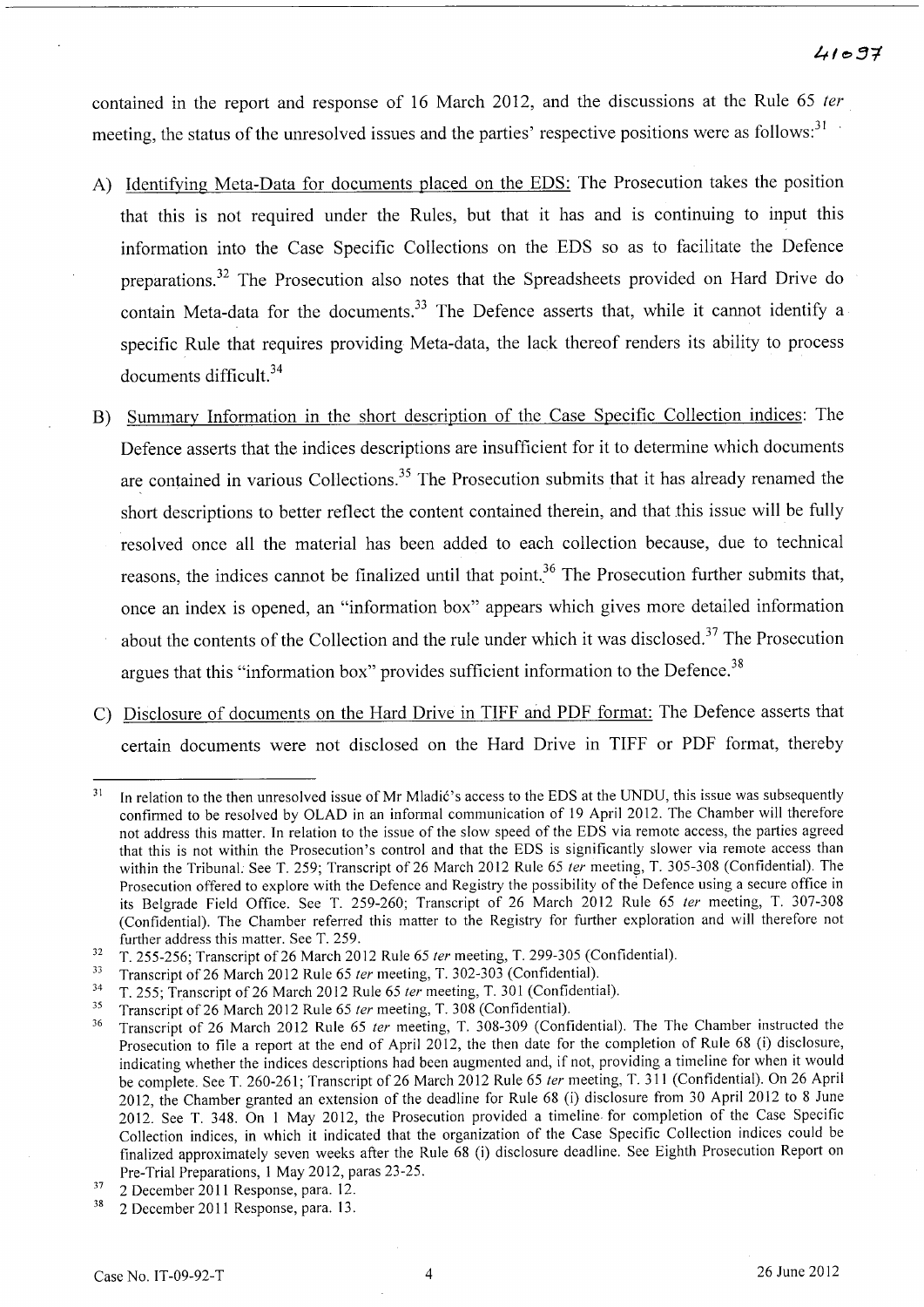impeding its search abilities.<sup>39</sup> The Prosecution confirms that it is possible that some of the earlier Major Disclosure Packages were uploaded onto the Hard Drive in a different format, but most were provided in PDF or TIFF format.<sup>40</sup> The Prosecution states that it is willing to provide alternative formats of already disclosed documents to facilitate the Defence work, but maintains that this is not required by the Rules and is only done as a "courtesy".<sup>41</sup>

5. In relation to the requested relief, the Defence renews its prior requests, in particular those contained in its 9 February 2012 further submission, to wit: 1) re-disclosure of all documents disclosed on the Hard Drive in either PDF or TIFF format; and 2) postponement of the trial until all Meta-data issues have been resolved ("Defence Consolidated Requests for Relief").<sup>42</sup> The Prosecution renews its request that the Chamber "affirm" its Disclosure Procedure as being in compliance with the Appeals Chamber's *Bralo* and *Karemera* Decisions ("Prosecution Certification Request"). $43$ 

# llI. APPLICABLE LAW

- 6. Rule 68 of the Rules, in relevant part, provides:
	- (i) the Prosecutor shall, as soon as practicable, disclose to the Defence any material which in the actual knowledge of the Prosecutor may suggest the innocence or mitigate the guilt of the accused or affect the credibility of Prosecution evidence;
	- (ii) without prejudice to paragraph (i), the Prosecutor shall make available to the Defence, in electronic form, collections of relevant material held by the Prosecutor, together with appropriate computer software with which the defence can search such collections electronically.

7. The Prosecution has a positive and continuous obligation to disclose potentially exculpatory materials under Rule 68 (i) of the Rules.<sup>44</sup> With respect to placing documents on the EDS, Rule 68 (ii) allows the Prosecution to do so "without prejudice to paragraph  $(i)$ ". The EDS does not make Rule 68 (i) documents "reasonably accessible as a general matter" to the Defence, nor does it allow the Prosecution to assume that the Defence knows about all material included therein, to the extent that the Prosecution could be relieved of its Rule 68 (i) obligations.<sup>45</sup> The Appeals Chamber has suggested that the Prosecution should "either separate a special file for Rule 68 material or draw the

<sup>&</sup>lt;sup>39</sup> See 2 March 2012 Defence Submission, para. 29.

 $\frac{40}{41}$  T. 266.

<sup>&</sup>lt;sup>41</sup> 10 February 2012 Response, Annex A<br><sup>42</sup>  $\overline{T}$  263 265

<sup>42</sup> T. 263-265.

<sup>43 .</sup> *T.277-279.* 

<sup>&</sup>lt;sup>44</sup> *Bralo* Decision, para. 29.

*<sup>45</sup> Bralo* Decision, para. 35, citing *Karemera* Decision, para. 15.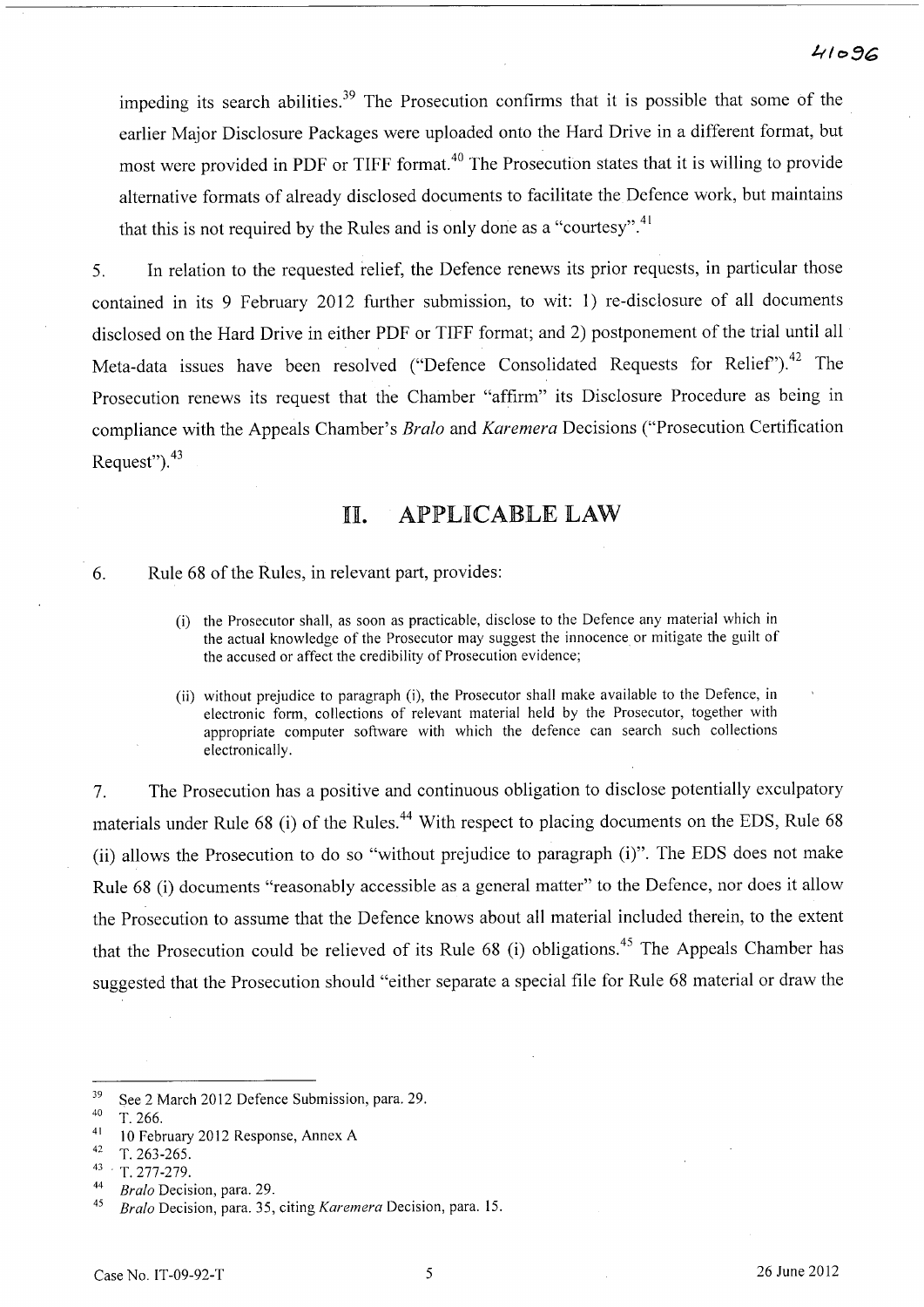attention of the Defence to such material in writing and permanently update the special file or the written notice".<sup>46</sup>

## III. DISCUSSION

8. The Chamber considers that it is not appropriate to issue a "certification" or to "affirm" the Disclosure Procedure as being in compliance with the Tribunal's case law as set out in the *Bralo*  and *Karemera* Decisions. In this respect, the issue is whether or not documents are, in fact, disclosed to the Defence in accordance with the Tribunal's jurisprudence, not the Prosecution's wishes. Therefore, the Chamber declines to affirm the Disclosure Procedure as requested in the Prosecution Certification Request.

9. The Defence alleges that the Prosecution has not met its disclosure obligations in relation to three issues: 1) providing Meta-data; 2) the short descriptions of the Case Specific Collection indices; and 3) in disclosing documents on the Hard Drive in a format other than TIFF or PDF. All these complaints relate to the issue of whether the Prosecution's EDS disclosure makes documents reasonably accessible to the Defence, specifically whether the Defence can efficiently conduct its own searches on the disclosed material.

10. Neither Rule 68 nor the Tribunal's case law require the Prosecution to provide Meta-data, to further augment the short description of the Case Specific Collection indices, or to provide a second parallel disclosure of documents on Hard Drive. Accordingly, in relation to the three issues raised, the Chamber finds that the Defence has not shown that the Prosecution is not in compliance with its disclosure obligations.

11. The Chamber highlights that the *Bralo* and *Karemera* Decisions address the Prosecution's responsibilities in relation to the manner of disclosure, pursuant to Rule 68 (i), of potentially exculpatory materials which have been placed on the EDS. Neither the *Bralo* or *Karemera* Decision address the adequacy or lack thereof, of the EDS itself as a Tribunal-wide system in terms of searches by the relevant Defence teams and/or accused of materials disclosed therein. However, the Chamber is cognizant of the practical concerns raised by the Defence in relation to the three issues discussed above, which, in the Defence view, appear to be deficiencies within the Tribunal's EDS that allegedly impede its work. Therefore, though not explicitly required by the Rules or the Tribunal's case law, the Chamber will consider whether, in the interests of justice, it should nonetheless order the Prosecution to provide the requested Meta-data, augment the short

<sup>46</sup> Ibid.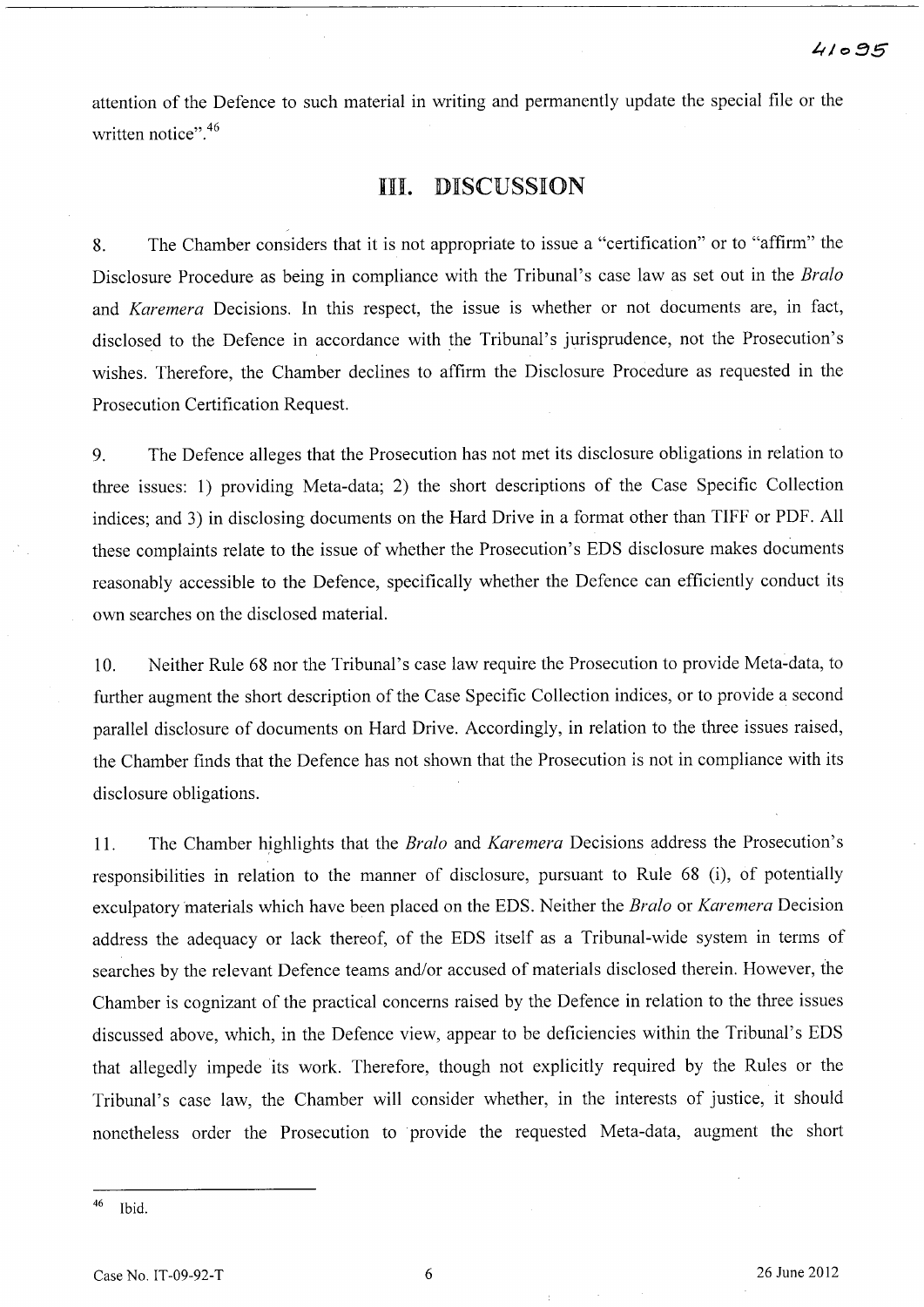descriptions, and re-disclose documents on Hard Drive; or to grant additional time to the Defence as an alternative relief.

12. In relation to Meta-data, the Chamber takes into account the fact that Meta-data have been continuously provided in the Spreadsheets on the Hard Drive, that the Prosecution has voluntarily continued to provide parallel Hard Drive disclosure with each Major Disclosure Package, and that the Prosecution has also voluntarily agreed to input the requested Meta-data into the EDS, a project which both parties acknowledge has already begun. In this respect, the Chamber considers that the inconvenience the Defence complains about, i.e. the need to open each document to discover its content, is considerably reduced by the Prosecution's provision of the Spreadsheets with each Hard Drive. In relation to the short descriptions, the Chamber takes into account that the Prosecution has already augmented the short descriptions upon learning of this concern and that each Collection also contains an information box, which provides additional information. The Chamber also considers that the Prosecution has voluntarily taken upon itself to further augment the short descriptions of the Case Specific Collection indices once each collection is finalized. Finally, as to the requested redisclosure of all previously disclosed materials on the Hard Drive, the Chamber understands this request to relate to the Defence being provided with searchable versions of documents on the Hard Drive in line with Rule 68 (ii) of the Rules. The Chamber considers that by also providing these versions through the EDS, these documents are already available in a searchable format. The Chamber also takes into account that the vast majority of these documents were originally provided on Hard Drive in TIFF or PDF format and that the Prosecution has stated its willingness to redisclose specific documents on Hard Drive in an alternative format, upon a Defence request. Based on the above considerations, the Chamber finds that there is no need to order the requested relief in the interests of justice.

13. The Chamber has closely followed and encouraged the parties' discussions in terms of resolving any ongoing EDS disclosure concerns, whether of a practical nature or otherwise, during the pre-trial stage. In this respect, the Chamber notes the various accommodations that the Prosecution has voluntarily taken upon itself to provide, upon learning of the Defence concerns. The Chamber clarifies that nothing stated above should be interpreted as the Chamber relieving the Prosecution of those tasks that it has voluntarily undertaken to do in order to facilitate the Defence's work. The Chamber strongly encourages the Prosecution to continue to assist the Defence in terms of accessing and searching the EDS, and considers that it is within the Prosecution's discretion to determine the appropriate allocation of resources for completion of these tasks along with its other obligations.